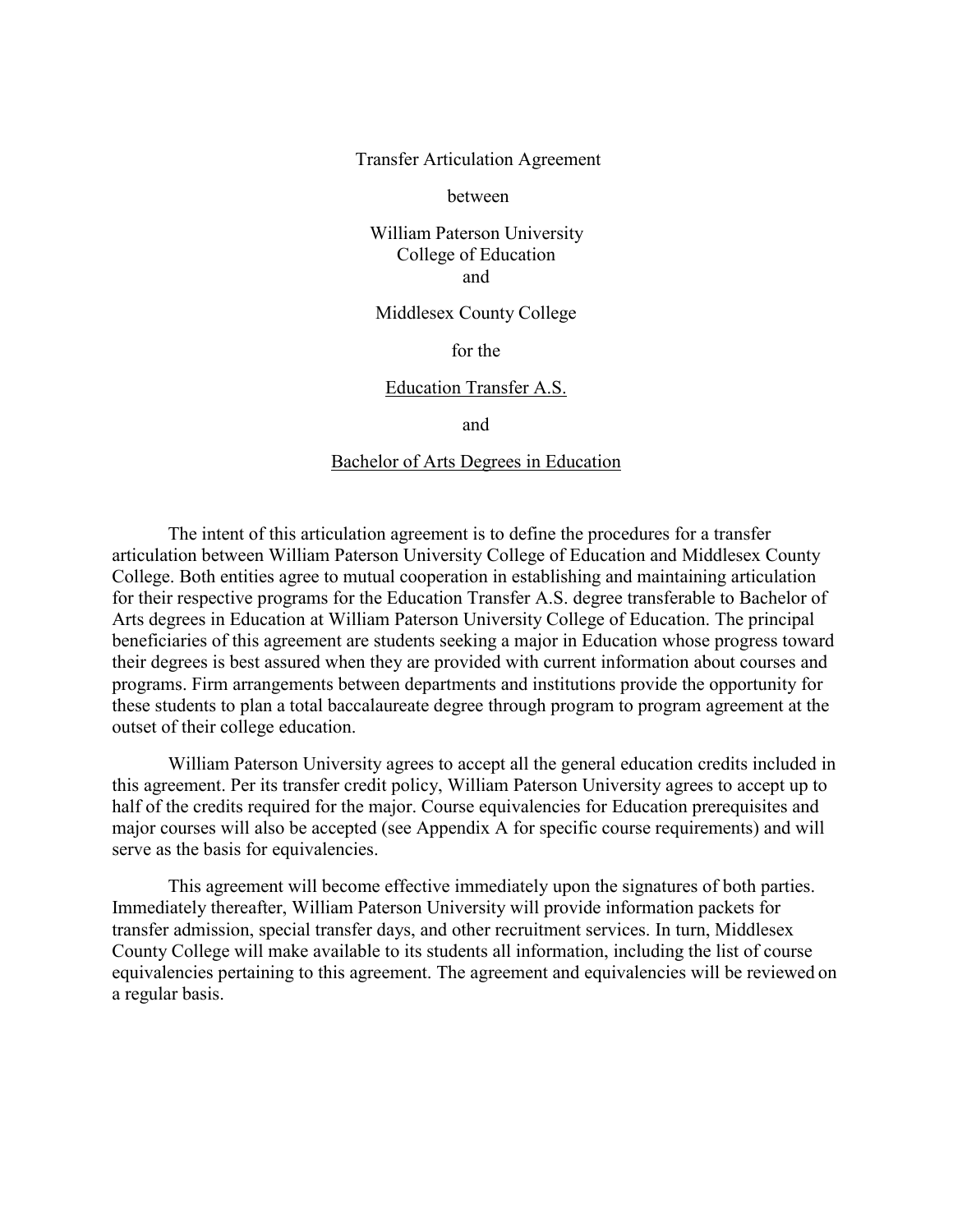## PRINCIPLES OF THE AGREEMENT

#### COMPLETION OF PROGRAMS

Middlesex County College transfer students will be required to meet all graduation requirements as listed for William Paterson University students.

#### SPECIFIC REQUIREMENTS

The determination of major program requirements for a baccalaureate degree in the College of Education shall be the responsibility of William Paterson University.

#### **ELIGIBILITY**

**A.** Grade point average (GPA) requirement

For admission to William Paterson University College of Education and for students to take 3000 level education courses, students will be required to earn at least a 3.0 overall average on a four-point scale. In addition to needing the 3.0 cumulative grade point average to begin the education major, candidates must maintain a cumulative grade point average of 3.0 every semester and maintain a minimum 3.0 grade point average in their education major.

In addition to having a minimum 3.0 cumulative GPA before taking education courses, students must also pass the *Praxis*® Core Academic Skills for Educators (Core).

**B.** Course equivalencies and/or area requirements. (See Appendix A)

#### Students with an Education Transfer A.S. degree

Students who earn an Education Transfer A.S. degree at Middlesex County College are guaranteed junior status admission to William Paterson University conditional upon meeting the prerequisites of the minimum requirements for admission to the College of Education. Education Transfer A.S. degree students will be provided with individual evaluations of coursework based on course equivalencies articulated between Middlesex County College and William Paterson University.

## FINANCIAL AID

College students transferring into William Paterson University will be treated the same as native William Paterson University students of equal class standing when applying for financial aid and in the award and distribution of funds.

#### AGREEMENT REVIEW AND UPDATE

Middlesex County College and William Paterson University will assign a staff member to serve as a liaison to assure maintenance of communication between the two institutions. As necessary, Middlesex County College and William Paterson University faculty shall meet to discuss academic programs, especially with regard to any changes being contemplated. William Paterson University and Middlesex County College representatives will consult whenever changes in policy or curricula are articulated which will affect students transferring under the terms of this agreement. Representatives from both institutions shall also facilitate support, consultation, and collaboration between their faculties in matters related to this agreement, general education, degree requirements, education certification, and other academic matters.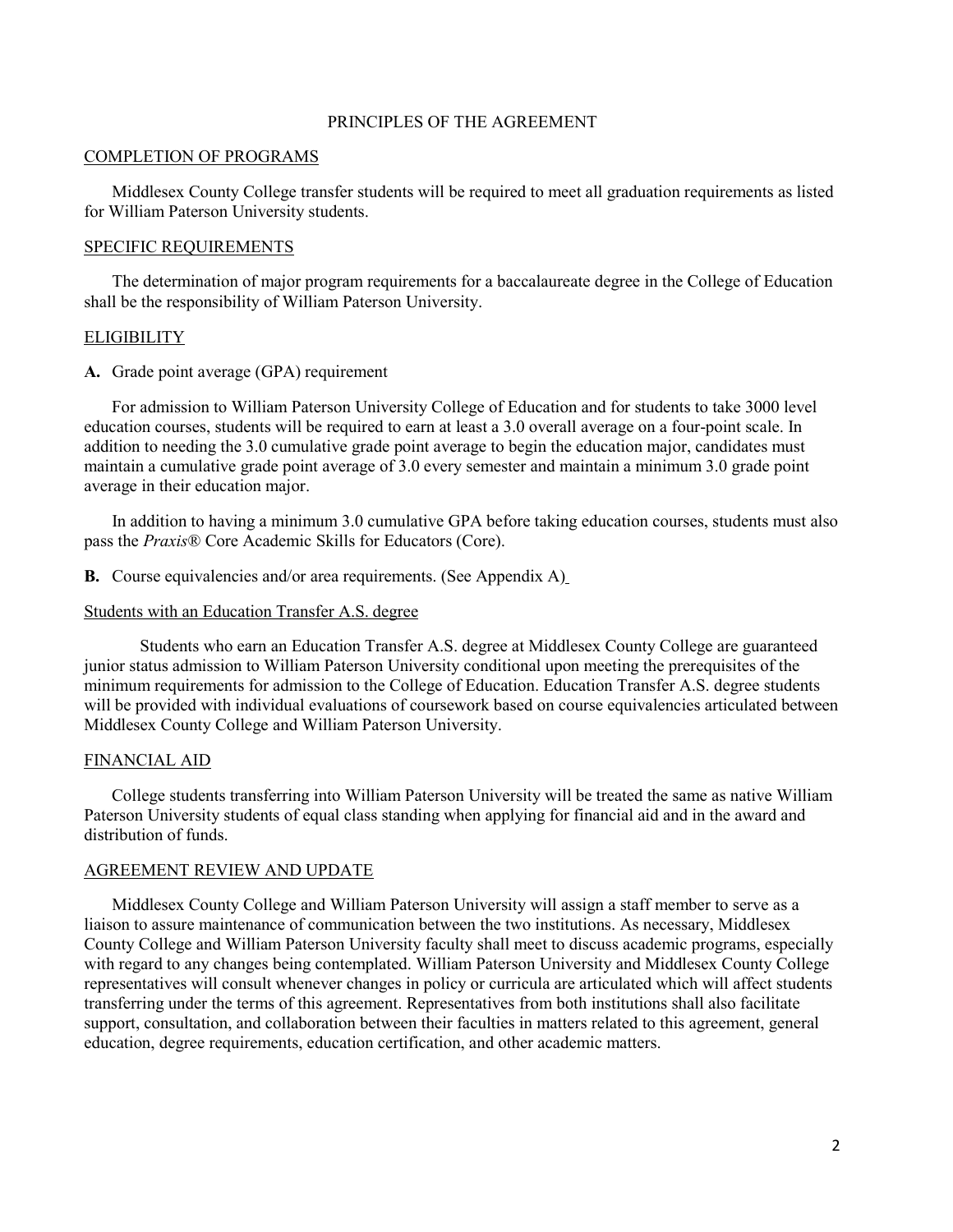# Appendix A

# Middlesex County College Education Transfer A.S.

# and

# William Paterson University College of Education Bachelor of Arts degrees in Education

| <b>William Paterson</b>        | <b>William Paterson</b>                         | <b>Middlesex County College</b>                                 |
|--------------------------------|-------------------------------------------------|-----------------------------------------------------------------|
| <b>Education Majors</b>        | <b>Required Courses for</b>                     |                                                                 |
|                                | the Education Majors                            |                                                                 |
|                                | CIED 2070 Educational                           | EDU 121 Introduction to Education                               |
| <b>Early Childhood</b>         | Practices in Inclusive                          |                                                                 |
| <b>Education P-3; Early</b>    | Environments                                    | and                                                             |
| <b>Childhood Education P-3</b> | and                                             |                                                                 |
| with Teacher of                | CIED 2400 History of<br><b>Modern Education</b> | EDU 123 Introduction to Special Education and Exceptional Youth |
| <b>Students with</b>           |                                                 |                                                                 |
| <b>Disabilities</b>            | CIED 2120 Child                                 | PSY 223 Child Psychology                                        |
| endorsement;                   | Development and                                 |                                                                 |
| <b>Elementary Education K-</b> | Learning: Application                           |                                                                 |
| 6; Elementary Education        | of Theory                                       |                                                                 |
| K-6 with Teacher of            |                                                 |                                                                 |
| <b>Students with</b>           | <b>CIED 2050</b>                                | SOC 205 Diversity and Multiculturalism in U.S. Society          |
| <b>Disabilities</b>            | Foundations of                                  |                                                                 |
| endorsement*                   | <b>Bilingual and</b>                            |                                                                 |
|                                | Multicultural                                   |                                                                 |
|                                | Education                                       |                                                                 |
| <b>Secondary Education K-</b>  | CIED 2070 Educational                           | EDU 121 Introduction to Education                               |
| 12 (Subject Fields);           | Practices in Inclusive<br>Environments          |                                                                 |
| <b>Secondary Education K-</b>  | and                                             | and                                                             |
| 12 with Teacher of             | CIED 2400 History of                            | EDU 123 Introduction to Special Education and Exceptional Youth |
| <b>Students with</b>           | <b>Modern Education</b>                         |                                                                 |
| <b>Disabilities</b>            | CIED 2120 Child                                 |                                                                 |
| endorsement                    |                                                 | PSY 223 Child Psychology                                        |
|                                | Development and                                 |                                                                 |
|                                | Learning: Application                           |                                                                 |
|                                | of Theory                                       |                                                                 |
|                                | <b>CIED 2050</b>                                | SOC 205 Diversity and Multiculturalism in U.S. Society          |
|                                | Foundations of                                  |                                                                 |
|                                | <b>Bilingual and</b>                            |                                                                 |
|                                | Multicultural                                   |                                                                 |
|                                | Education                                       |                                                                 |
|                                | CISE 2955 Psychology                            | PSY 226 Educational Psychology                                  |
|                                | of Classroom                                    |                                                                 |
|                                |                                                 |                                                                 |
|                                | Management in<br><b>Inclusive Classrooms</b>    |                                                                 |
|                                |                                                 |                                                                 |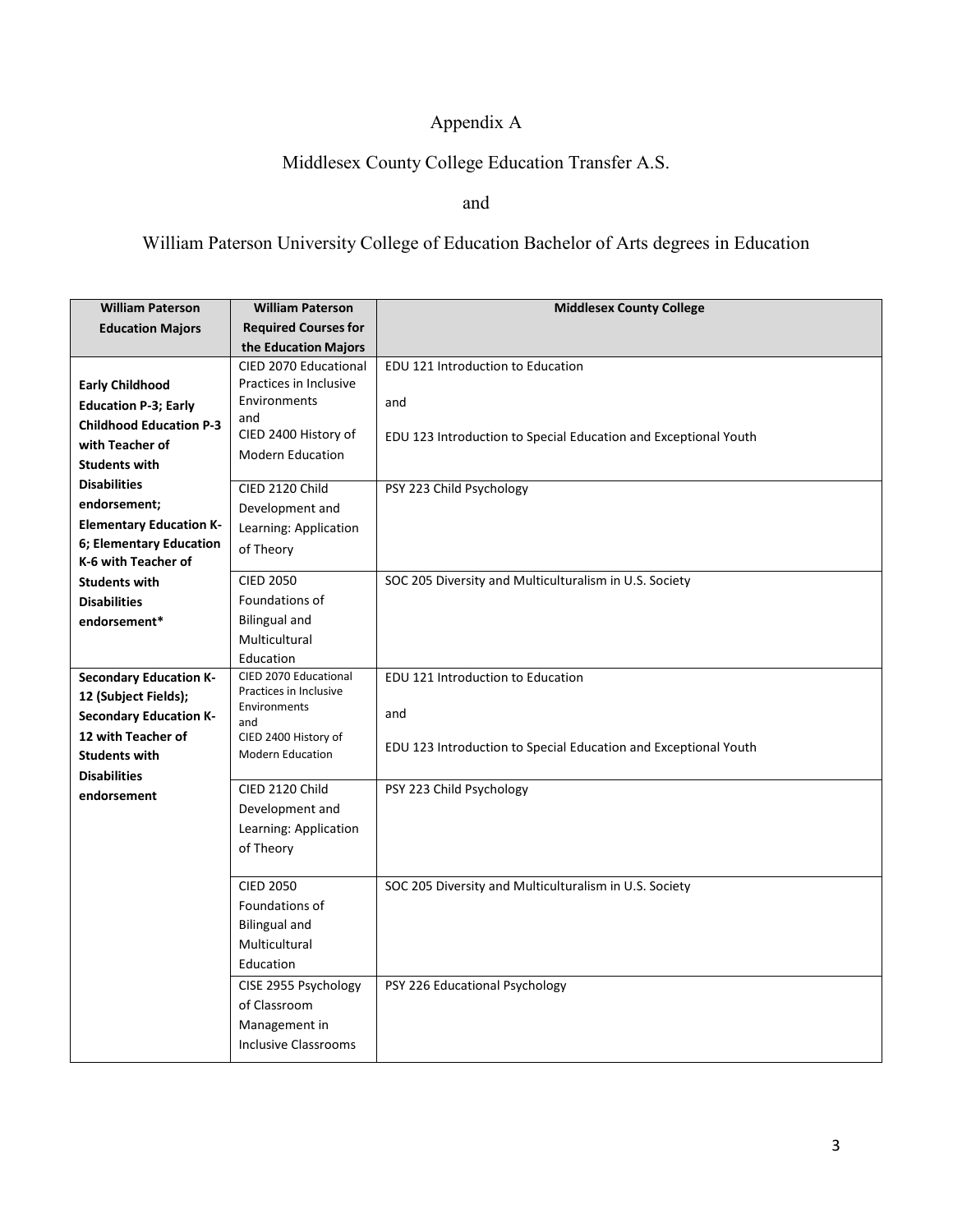## *Notes:*

- 1. Students planning to enroll in the P-3 and K-6 programs at WPU should take 2 math courses, 2 history courses, (one American), 2 sequential foreign language courses (two semesters of American Sign Language can also fulfill the foreign language requirement), and 2 science classes (one with a lab).
- 2. William Paterson University will accept all associate degree credits under this program-to-program articulation agreement, including up to half of the William Paterson University major required credits, from New Jersey community college students who enroll at William Paterson University.